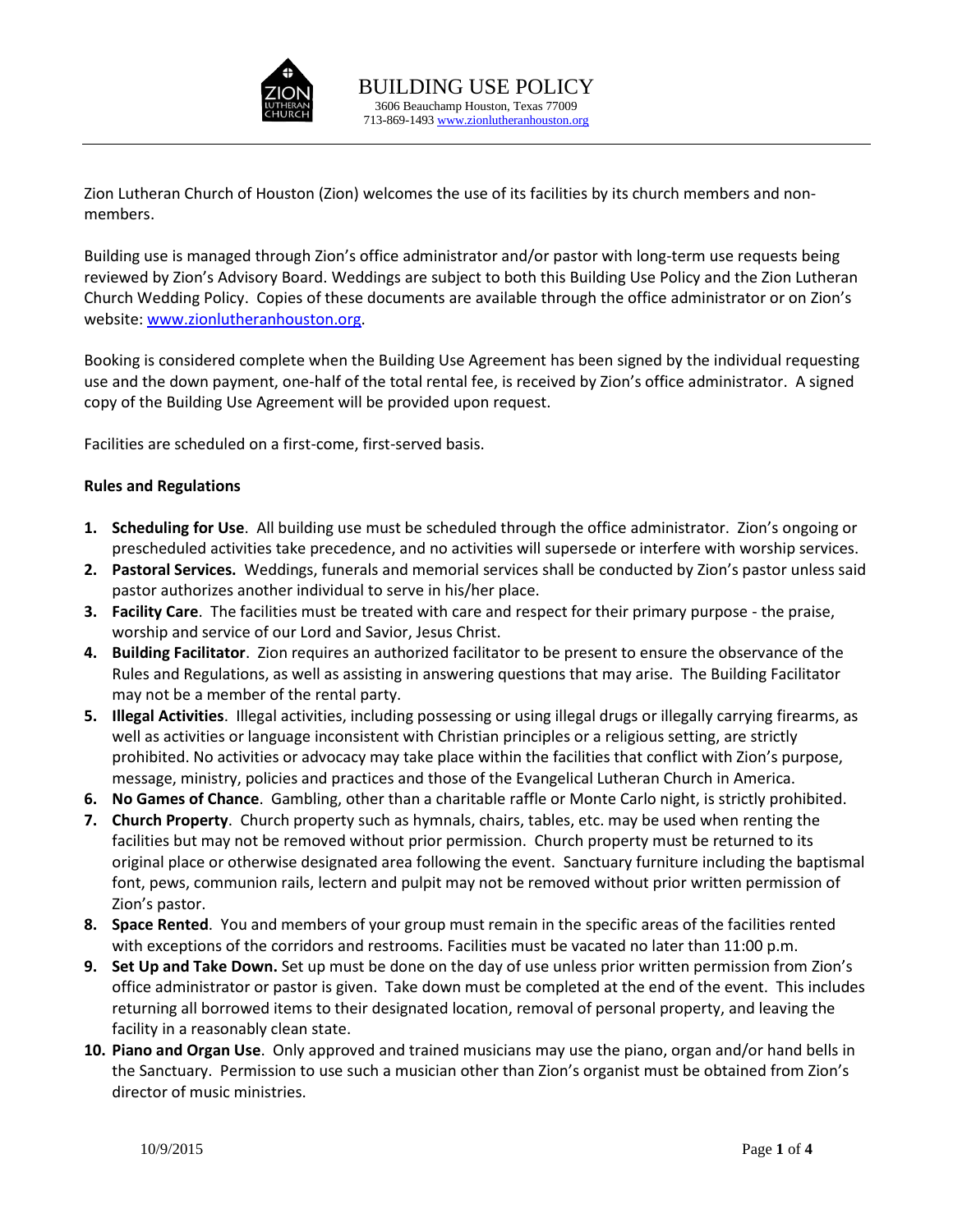

- **11. Sanctuary Sound and Media Systems**. The sound and media system in the Sanctuary may be available for use upon request. The system(s) must be operated by a trained congregational member or by pre-approved individuals.
- **12. Supervision of Children and Youth**. Zion seeks to provide a safe environment for children and youth by adhering to the following rules:
	- Adult (age 21 or over) supervision is required for all events.
	- No child or children must ever be left alone in the facilities or on the surrounding grounds.
	- Children shall not run or play in the Sanctuary.
	- Children, as adults, have access to only those areas of the facilities contracted for use.
- **13. Food and Drink**. Food and drink are limited to the Great Room, Resource Room, Kitchen, Playground and Pavilion. Under no circumstances are food and drink (other than water) allowed in the Sanctuary, except for the bread and the wine used in the Sacrament of Holy Communion.
- **14. Alcohol**. Alcohol consumption is allowed under the following conditions:
	- Only beer, wine or champagne may be served. No hard liquor may be served in the facilities or on the surrounding premises.
	- **NO MINORS MAY BE SERVED ALCOHOL.**
	- **NO ALCOHOL MAY BE SOLD.**
	- No open containers of alcohol are permitted on the surrounding premises.
	- The bar must be tended during the entire time that alcohol is served.
	- A minimum of **TWO** uniformed peace officers must be hired and must be present prior to the start of the event and at all times when alcohol is served. They must remain on site until all guests have departed the premises.
	- Anyone showing signs of insobriety will not be served more alcohol.
- **15. Tobacco Products**. Use of tobacco products of any type (cigarettes, cigars, chewing tobacco) is strictly prohibited in all facilities, including corridors, restrooms, and within outdoor playground area. Smoking is permitted ONLY in the parking lots. Smokers must stand at least fifteen (15) feet from any entrance to the facilities.

## **16. Kitchen Rules**.

- Any supplies currently in the kitchen are for the exclusive use of Zion's church events.
- $\bullet$  If a catering service is used for the event, the caterer must furnish all equipment (e.g. dishes, flatware, serving pieces, glasses, tablecloths, serving trays, pots and pans, etc.) and remove them immediately after the event. Storing of catering equipment is not permitted.
- Non-members must receive instruction in the use of the commercial oven from building facilitator.
- The dishwasher is not available for use.
- All leftover food and drinks must be removed or disposed of properly.
- The kitchen must be left reasonably clean (i.e. dishes cleaned and put away, food disposed of in trash cans or removed from premises, large spills cleaned, etc.).
- **17. Decorations**. No decorations may be attached to walls, doors, ceilings, or other fixtures within the building. Candle holders that attach to pews are available upon request. Glitter and confetti are not allowed in the Sanctuary. Use of non-latex balloons is encouraged due to latex allergies. All decorations must be removed immediately and completely following the event.
- **18. Candles.** Candles may be used in the Sanctuary or Great Room, but only if they are placed in an appropriate candle holder that is designed to prohibit wax from dripping onto the tables and floors. Candle holders that attach to pews are available upon request.
- **19. Animals**. Animals, except for service animals, are not allowed in the facilities without prior approval by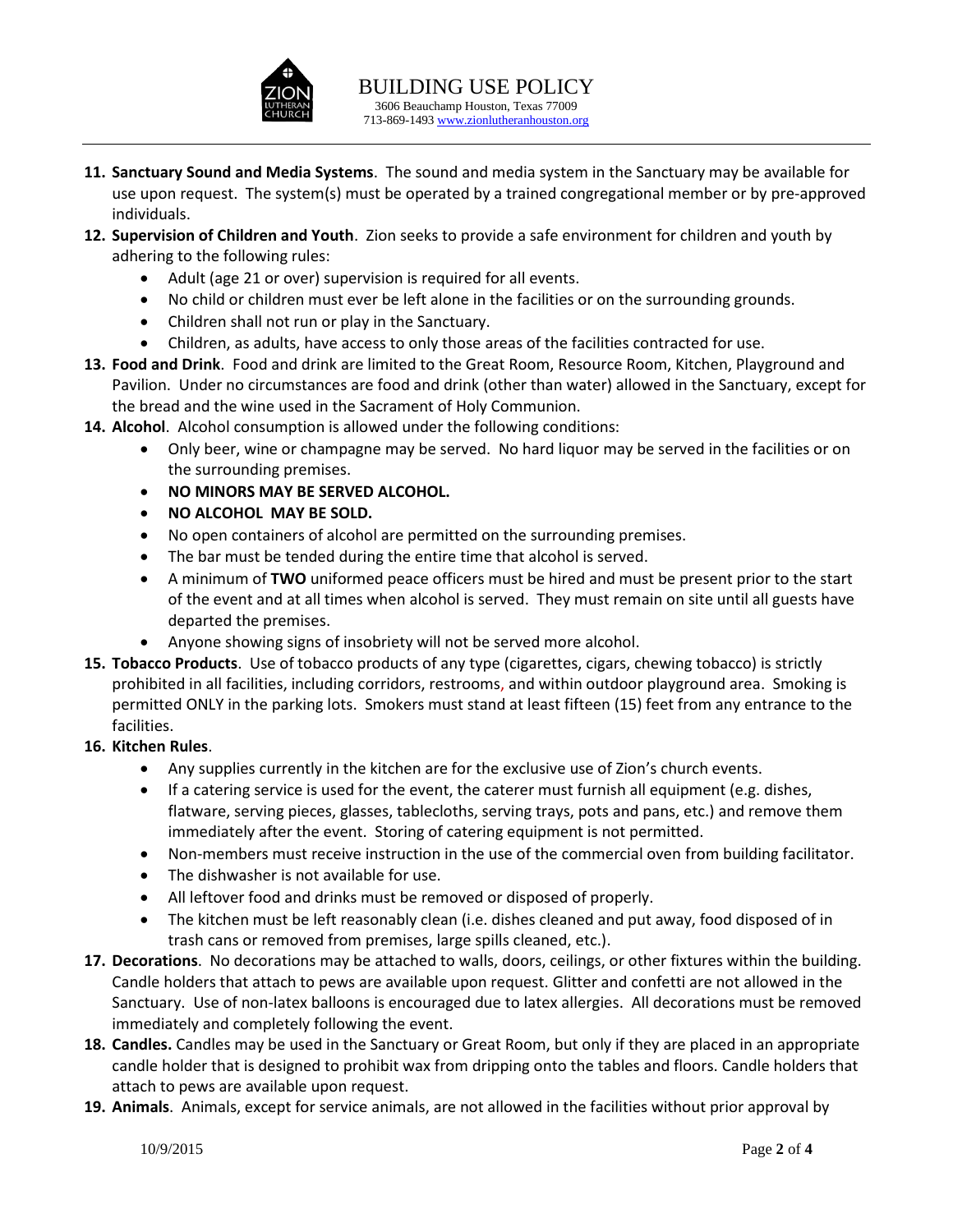

Zion's pastor or office administrator.

- **20. Security**. Zion does not provide security. **Please see Paragraph 14 "Alcohol" above for security requirements for events where alcohol is to be served.** External doors must be locked thirty (30) minutes after the start of an event, and doors must never be left propped open. You must assign someone from your group to open a locked door to allow entry for late arrivals.
- **21. Storage**. Due to limited storage space, no on-site storage space is provided for groups other than Zion's organized groups.
- **22. Recurrent Users**. Those individuals and organizations whose use of the facilities is more than a one-time usage must submit a Building Use Application. If approved by Zion's Advisory Board, a Building Use Contract will need to be signed and renewed annually. Zion may require a Certificate of Insurance to use the facilities and may also require that Zion be named as an additional insured on the insurance policy.
- **23. Injury or Incident**. In the case of an injury, severe illness or incident, you must **DIAL 911 IMMEDIATELY,** and then notify the building facilitator.
- **24. Loss of Property**. Zion is not responsible for any loss, theft or damage to personal property.
- **25. Noncompliance with Rules and Regulations**. Failure to comply with these Rules and Regulations may result in forfeiture in whole or in part of the security deposit set forth in the Fee Schedule.
- **26. Acceptance of Rules and Regulations**. By signing the Building Use Agreement, you, your group, and your sponsoring organization accept these Rules and Regulations as outlined above.